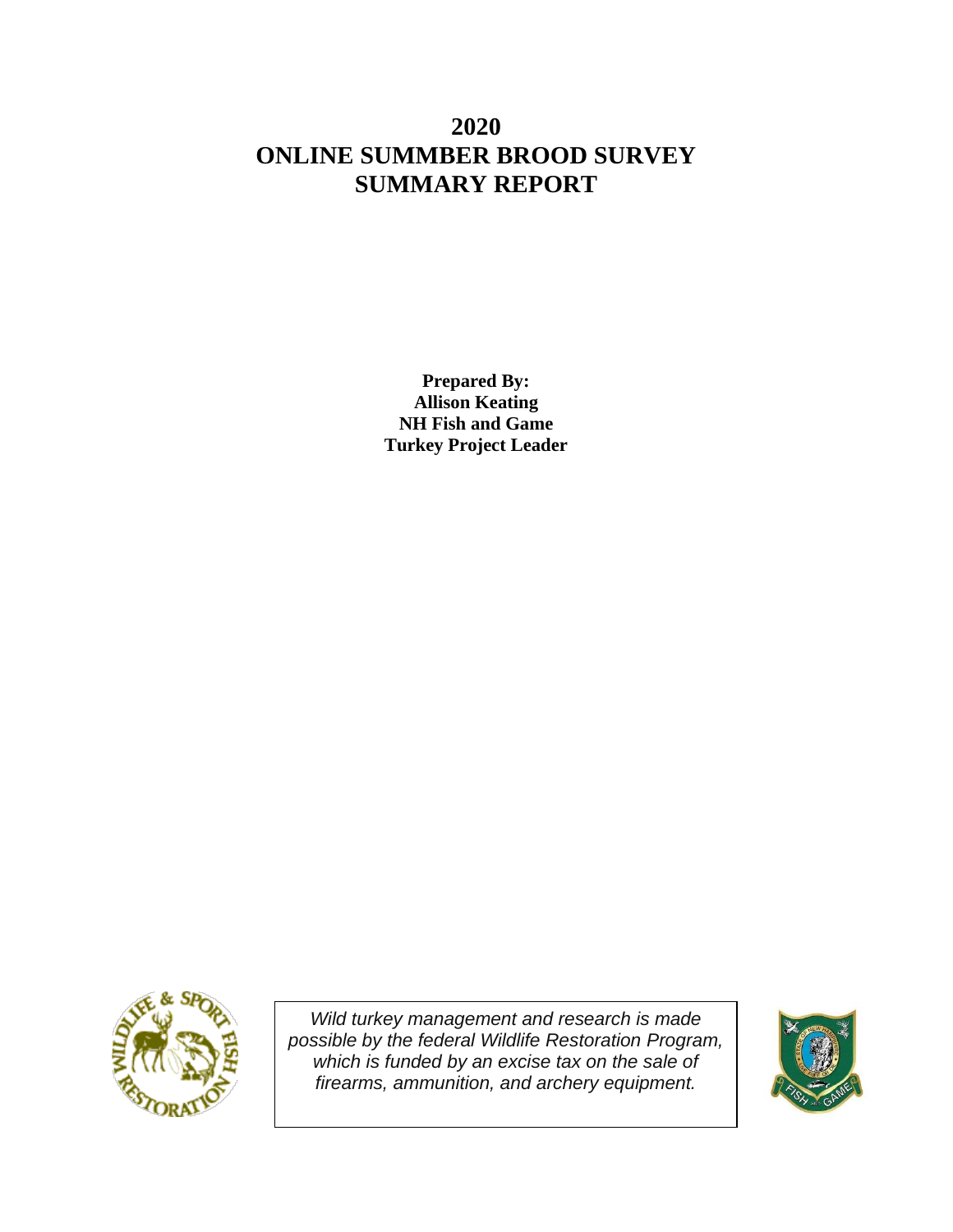#### Introduction

Many thanks to all the people throughout New Hampshire who submitted sightings of wild turkey broods in 2020. The results of the survey summarized here will help the NH Fish and Game Department keep track of the status and reproductive success of the wild turkey population around the state. This was the 10th year of the internet-based turkey brood survey which covers observations made statewide between June 1 and August 31.

## Number of Broods Reported

There were 1,474 brood observation reports from this year's 2020 Summer Brood Survey (Table 1). As in previous years the most brood sighting reports (806 or 54.68% of the total) were from the Southeast Region, primarily because this region has the highest turkey density and also the highest human density to report turkey broods. The North Region and the White Mountain Region had a combined total of only 5.83% of the statewide total of brood observation reports. This is understandable because these two regions have the least amount of people, and the least amount of turkeys and turkey habitat.

Of the states 18 wildlife management units, those with the most brood sighting reports were from: unit M at 27.27%, unit J2 at 16.01% and unit L at 13.77% (Table 2).

| <b>Region</b> | # of Brood Reports | % of Total | <b>WMU's Covered</b> |
|---------------|--------------------|------------|----------------------|
| North         | 36                 | 2.44%      | A,B,C1,C2            |
| White Mtn.    | 50                 | 3.39%      | E,F                  |
| Conn. River   | 11                 | 7.53%      | D1,D2,G              |
| E. Central    | 290                | 19.68%     | J1,J2                |
| Southwest     | 181                | 12.28%     | H1, H2, I1, I2       |
| Southeast     | 806                | 54.68%     | K.L.M                |
| Statewide     | ,474               |            |                      |

#### **Table 1. Number and Percent of Brood Observations by Region (Summer 2020)**

#### **Table 2. Number and Percent of Brood Observations by WMU's (Summer 2020)**

|                 | Number of           |              |                 | <b>Number of</b>    |              |
|-----------------|---------------------|--------------|-----------------|---------------------|--------------|
| <b>Wildlife</b> | <b>Brood</b>        | $%$ of       | <b>Wildlife</b> | <b>Brood</b>        | $%$ of       |
| Mgt. Unit       | <b>Observations</b> | <b>Total</b> | Mgt. Unit       | <b>Observations</b> | <b>Total</b> |
| A               | 16                  | 1.09%        | H1              | 33                  | 2.24%        |
| B               | 9                   | 0.61%        | H <sub>2</sub>  | 62                  | 4.21%        |
| C <sub>1</sub>  | 5                   | 0.34%        | I <sub>1</sub>  | 52                  | 3.53%        |
| C <sub>2</sub>  | 6                   | 0.41%        | I2              | 34                  | 2.31%        |
| D <sub>1</sub>  | 14                  | 0.95%        | J <sub>1</sub>  | 54                  | 3.66%        |
| D2              | 30                  | 2.04%        | J2              | 236                 | 16.01%       |
| E               | 15                  | 1.02%        | K               | 201                 | 13.64%       |
| F               | 35                  | 2.37%        |                 | 203                 | 13.77%       |
|                 | 67                  | 4.55%        | M               | 402                 | 27.27%       |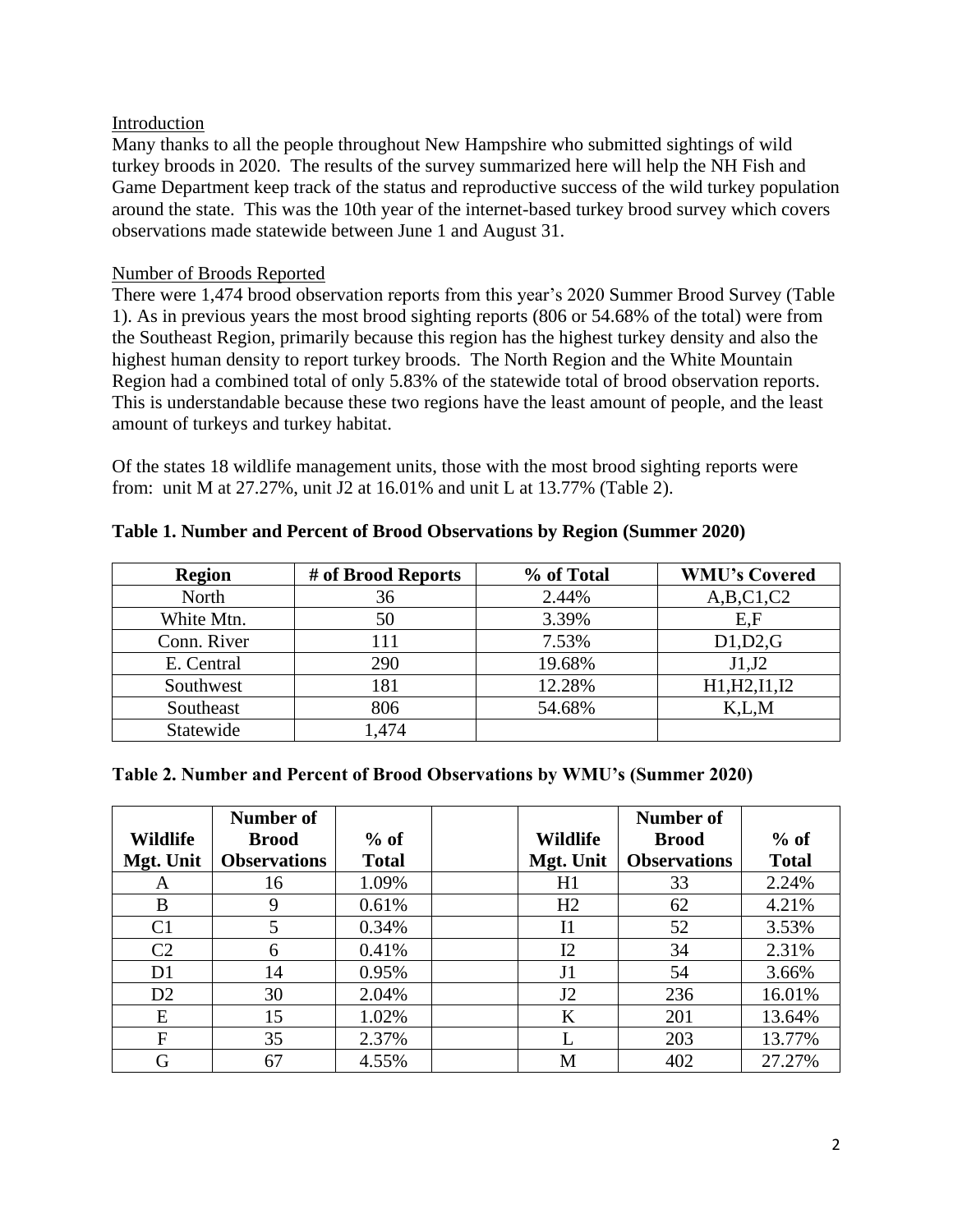## Number of Poults Per Hen

The six regions of the state were compared for the month of August because at this time the poults are larger and more readily seen and counted, and most attrition of young turkeys has already occurred. The East Central region had the highest poults per hen average of 2.5. The Southeast region had the lowest poults per hen average of 1.98 this year (Table 3).

For the state as a whole, the average was 2.13 poults per hen which is the lowest in the past 10 years since the survey began. This is down for the third consecutive year compared to 3.23 poults per hen in 2019 and 4.15 poults per hen in 2018. The highest average was the first year of the survey in 2011 with 4.38 poults per hen. (Table 4).

| Table 3. Regional and Statewide Poults per Hen Average (August 2020) |           |           |                |  |  |  |
|----------------------------------------------------------------------|-----------|-----------|----------------|--|--|--|
|                                                                      | Number of | Number of | Poults per Hen |  |  |  |

|               | <b>Number of</b> | Number of     | <b>Poults per Hen</b> | <b>Number of</b> |
|---------------|------------------|---------------|-----------------------|------------------|
| <b>Region</b> | <b>Hens</b>      | <b>Poults</b> | Average               | reports          |
| North         | 32               |               | 2.41                  | 19               |
| White Mtn.    | 55               | 135           | 2.45                  | 26               |
| Conn. River   | 166              | 376           | 2.27                  | 72               |
| E. Central    | 285              | 712           | 2.50                  | 119              |
| Southwest     | 222              | 449           | 2.02                  | 81               |
| Southeast     | 887              | 1,753         | 1.98                  | 340              |
| (Statewide)   | 1647             | 3,502         | 2.13                  | 657              |

**Table 4. Statewide Productivity during August 2011-2020**

|      | <b>Poults per Hen</b> |
|------|-----------------------|
| Year | Average               |
| 2011 | 4.38                  |
| 2012 | 3.90                  |
| 2013 | 3.33                  |
| 2014 | 3.40                  |
| 2015 | 3.90                  |
| 2016 | 2.97                  |
| 2017 | 3.32                  |
| 2018 | 4.15                  |
| 2019 | 3.23                  |
| 2020 | 2.13                  |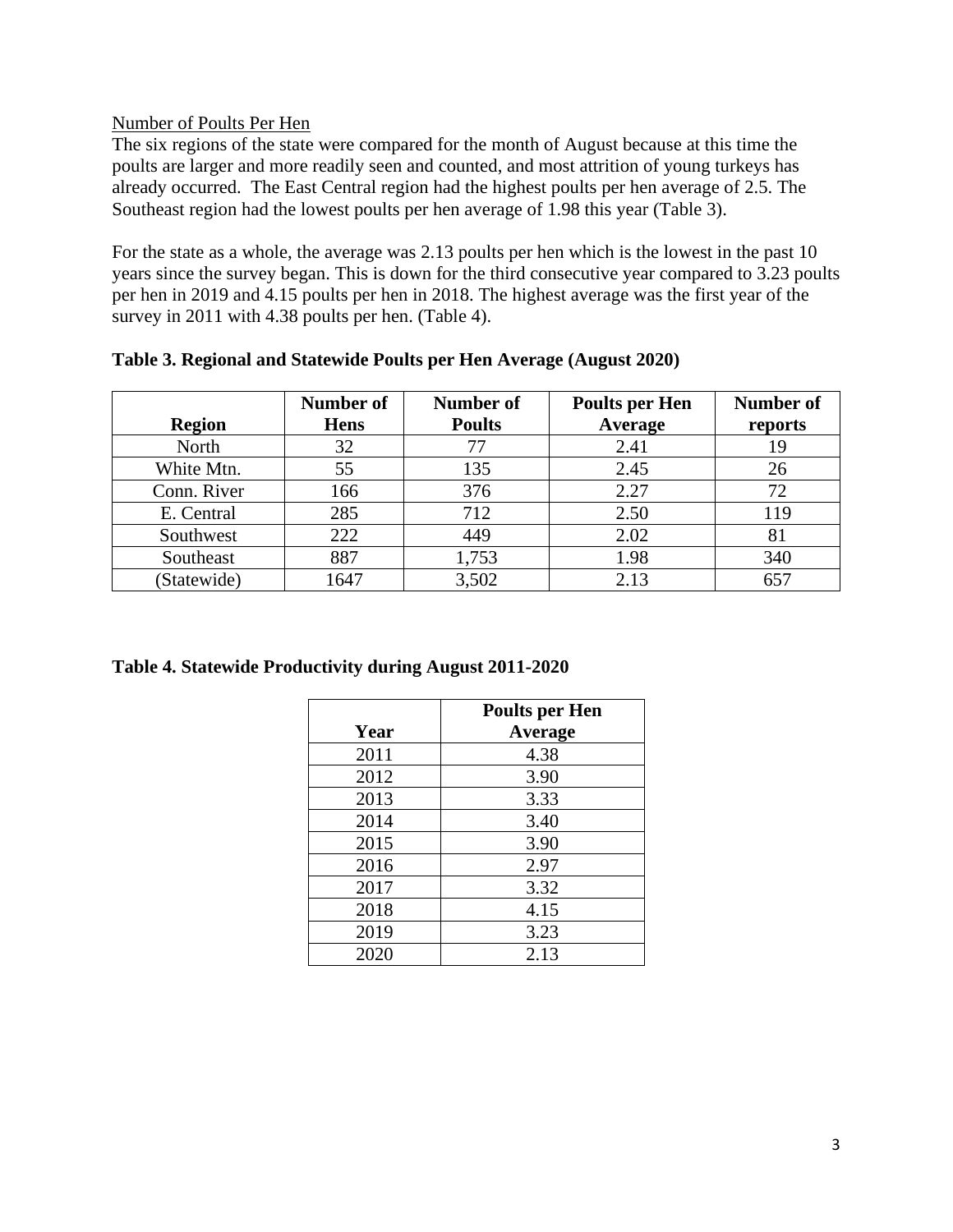## Estimated Hatching Periods

The majority of hatching occurred between June 9- June 22 (24.70%) and June 23- July 6 (24.52%) when nearly half of all young hatched. Hatching continued into July with 18.29% occurring between July 7-20 (Table 5).

Regionally the average hatching varied from June 19 to July 1. The average hatching date statewide was June 23 which is very similar to the previous year the statewide average which was June 22 (Table 6).

| Time period             | <b>Total Number of Poults</b> | % of Total |
|-------------------------|-------------------------------|------------|
| May $1 -$ May 11        | 19                            | 0.31%      |
| May $12 -$ May 25       | 515                           | 8.31%      |
| May $26 -$ June 8       | 1,024                         | 16.53%     |
| June $9 -$ June 22      | 1530                          | 24.70%     |
| June $23 -$ July 6      | 1519                          | 24.52%     |
| July 7 - July 20        | 1133                          | 18.29%     |
| July $21 -$ August 3    | 377                           | 6.09%      |
| August $4 -$ August 17  | 78                            | 1.26%      |
| August $18 -$ August 31 |                               | 0.00%      |

## **Table 5. Estimated Percentage of Poults Hatched by 2-Week Periods (Summer 2020)**

|  | Table 6. Regional and Statewide Average Hatching Dates by Year |  |
|--|----------------------------------------------------------------|--|
|  |                                                                |  |

|      | <b>North</b> | <b>White Mtn</b> | CT           | E. Central | <b>Southwest</b> | <b>Southeast</b> | <b>Statewide</b> |
|------|--------------|------------------|--------------|------------|------------------|------------------|------------------|
|      |              |                  | <b>River</b> |            |                  |                  |                  |
| 2011 | June 13      | June 17          | June 15      | June 10    | June 7           | June 7           | June 8           |
| 2012 | June 11      | June 14          | June 23      | June 12    | June 12          | June 15          | June 15          |
| 2013 | July 7       | June 28          | June 27      | June 23    | June 30          | June 24          | June 25          |
| 2014 | June 23      | June 20          | June 22      | June 18    | June 15          | June 20          | June 19          |
| 2015 | June 19      | June 16          | June 17      | June 19    | June 20          | June 19          | June 19          |
| 2016 | June 29      | June 19          | June 19      | June 19    | June 18          | June 19          | June 19          |
| 2017 | June 30      | June $25$        | June $26$    | June 25    | June 25          | June 19          | June $21$        |
| 2018 | June $16$    | June 19          | July 5       | June 15    | June 23          | June 18          | June $20$        |
| 2019 | June 27      | June 28          | June $26$    | June 24    | June 24          | June 20          | June 22          |
| 2020 | July 1       | June 29          | June 19      | June 19    | June 26          | June 23          | June 23          |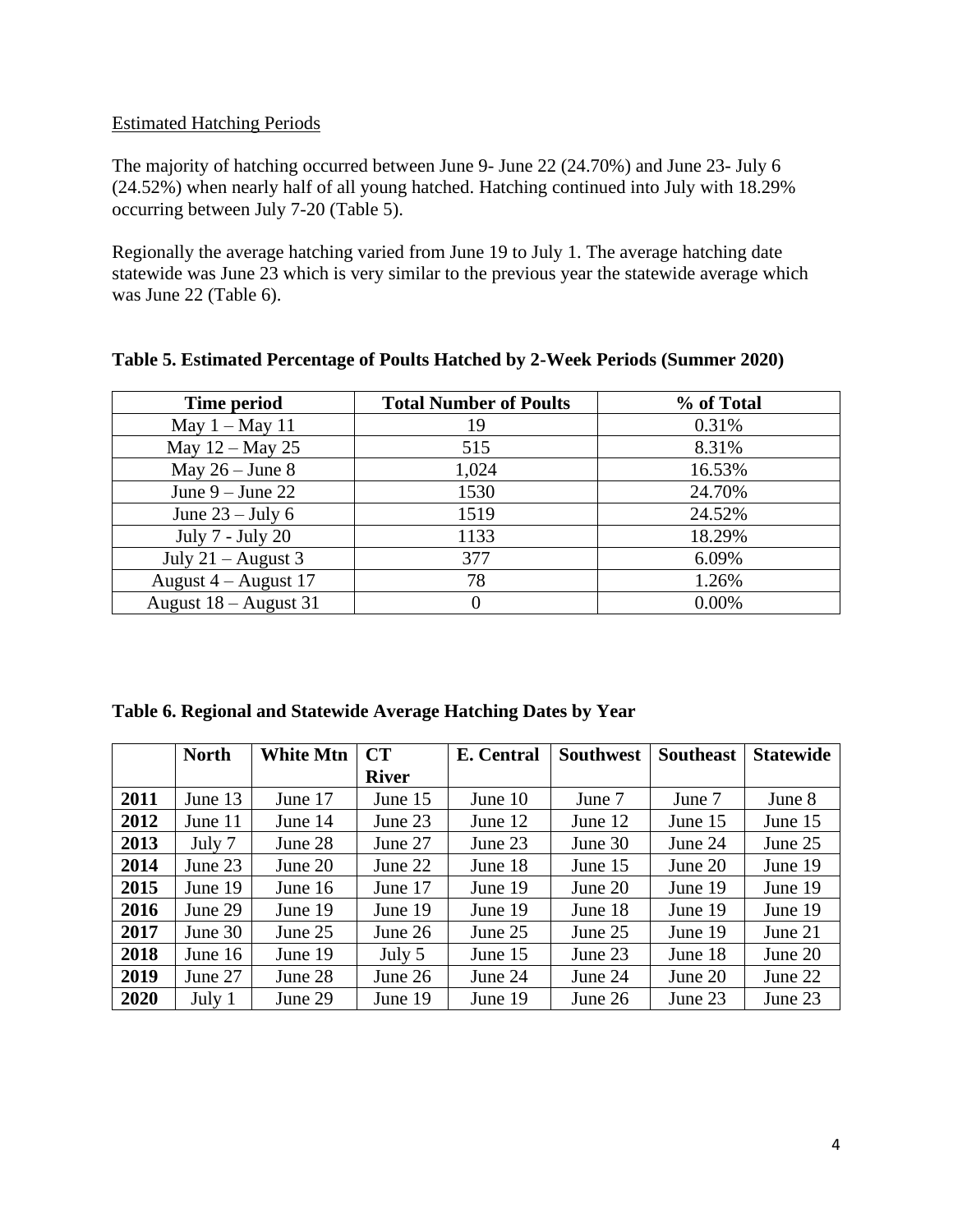## Towns with the Most Observations

A total of 14 towns reported 20 or more broods during summer 2020. The top three towns were: Auburn (48 broods), Manchester (47 broods) and Londonderry (36 broods). All three of these towns are in the southeastern part of the state where both the turkey population and human population are highest. (Table 7).

There were 27 towns which recorded 100 or more total turkeys (hens and poults combined). The following towns recorded the highest number of turkeys observed (Table 8): Londonderry (354), Manchester (347), Bedford (290), Auburn (291) and Bedford (290).

| # of Observations<br><b>Town</b> |    | <b>Town</b> | # of                |
|----------------------------------|----|-------------|---------------------|
|                                  |    |             | <b>Observations</b> |
| Alton                            | 31 | Goffstown   | 25                  |
| Auburn                           | 48 | Hooksett    | 22                  |
| <b>Barnstead</b>                 | 22 | Lisbon      | 22                  |
| Bedford                          | 32 | Londonderry | 36                  |
| Dover                            | 20 | Manchester  | $4^\prime$          |
| Epsom                            | 22 | Merrimack   | 24                  |
| Gilford                          |    | Pittsfield  |                     |

## **Table 7. Towns with 20 or More Brood Observations (Summer 2020)**

# **Table 8. Towns with 100 or More Total Turkeys (Hens and Poults) Observed per Town (Summer 2020)**

| <b>Town</b>       | <b>Total Turkeys</b> | <b>Town</b> | <b>Total</b>   |
|-------------------|----------------------|-------------|----------------|
|                   |                      |             | <b>Turkeys</b> |
| Alton             | 204                  | Hampstead   | 127            |
| Amherst           | 103                  | Hollis      | 127            |
| Auburn            | 291                  | Hooksett    | 157            |
| <b>Barnstead</b>  | 270                  | Hudson      | 186            |
| <b>Barrington</b> | 130                  | Lee         | 143            |
| <b>Bedford</b>    | 290                  | Lisbon      | 193            |
| Canterbury        | 112                  | Londonderry | 354            |
| Concord           | 148                  | Manchester  | 347            |
| Derry             | 132                  | Merrimack   | 183            |
| Dover             | 145                  | New Boston  | 112            |
| East Kingston     | 134                  | Pittsfield  | 175            |
| Epsom             | 147                  | Weare       | 106            |
| Gilford           | 159                  | Wolfeboro   | 154            |
| Goffstown         | 191                  |             |                |